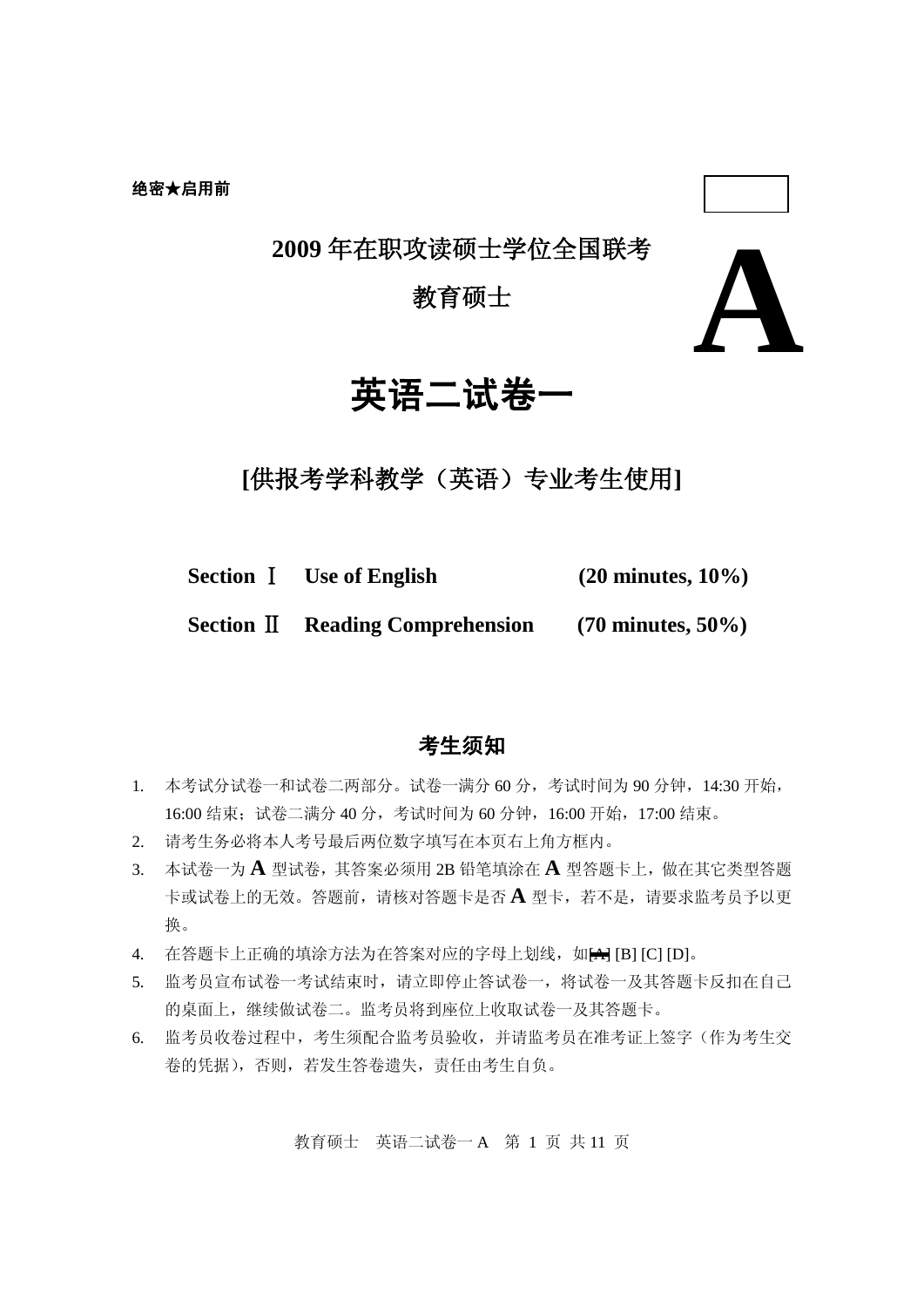### **Section I Use of English (20 minutes, 10%)**

*Read the following text. Choose the best word for each numbered blank from A, B, C or D*.

#### **Can you "think" yourself younger?**

Anti-aging may be more than herbs, creams, or exercise. Recently, more and more people are 01 towards anti-aging psychology, a major claim of 02 is that anti-aging requires you to learn life  $\frac{03}{100}$  attitudes, beliefs, and coping skills that 04 youthfulness and health. It is said only 30% of your aging is predetermined by your genetic code, and the 05 is your decisions and attitude.

So can you "think" yourself younger? Many people 06 these sorts of attitude adjustments as opposed to 07 your body with countless chemicals. Often, people say mind over matter, and to a degree 08 psychology works when you are looking 09 better performance on sports or other tests, but you cannot use your mind to  $\frac{10}{10}$  a physical injury, such as a broken bone, or in our  $\frac{11}{10}$ , get a wrinkle out of our forehead. Your attitude can change your 12 personality, and smiling may make other people 13 you more, but I am not sure it is truly anti-aging.

 $14$ , your attitudes and believes can change your outward appearance and 15 as a possible effective anti-aging agent 16 by changing your attitude you reduce stress, which is a large 17 in aging. So, indirectly you can "think" yourself younger if your thoughts lead to less stress, but you will never become younger 18 simply thinking about becoming younger. Thinking positively and anti-aging is not  $\frac{19}{ }$ , rather thinking positively is correlated with anti-aging 20 it reduces stress and helps you live a more active life.

| 01. $[A]$ moving | [B] going                  | [C] turning     | [D] coming    |
|------------------|----------------------------|-----------------|---------------|
| $02.$ [A] that   | [B] which                  | $[C]$ what      | $[D]$ who     |
| 03. [A] enhanced | [B] enhance                | $[C]$ enhancing | [D] enhances  |
| 04. [A] include  | [B] constitute             | $[C]$ construct | [D] foster    |
| $05.$ [A] rest   | [B] other                  | $[C]$ others    | [D] opposite  |
| 06. [A] like     | [B] prefer                 | $[C]$ enjoy     | [D] support   |
| 07. [A] covering | [B] checking               | [C] changing    | $[D]$ filling |
| 08. [A] positive | [B] reliable               | [C] advanced    | [D] modern    |
|                  | 教育硕士 英语二试卷一 A 第 2 页 共 11 页 |                 |               |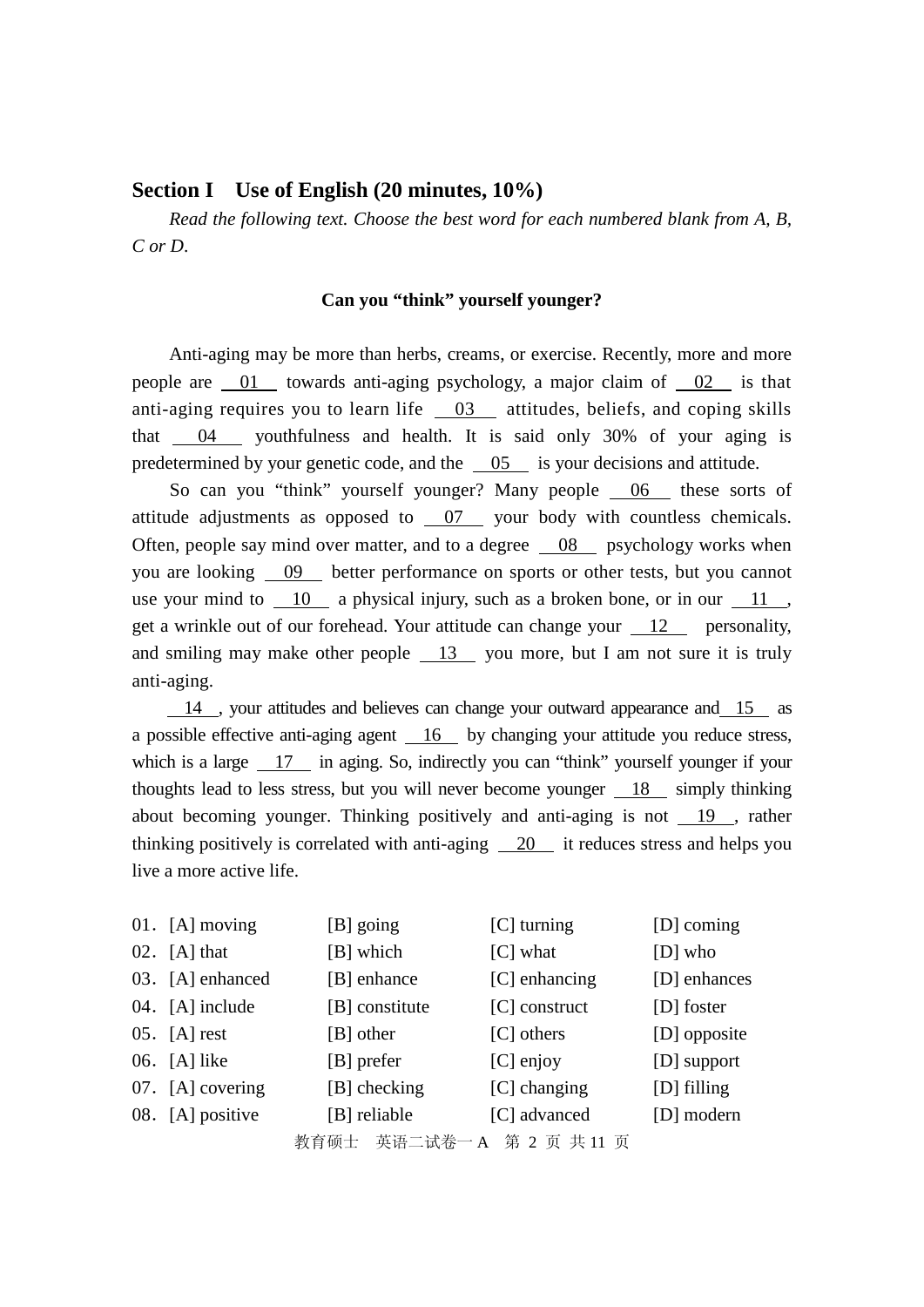| 09. $[A]$ for     | $[B]$ to    | $[C]$ at      | $[D]$ up        |
|-------------------|-------------|---------------|-----------------|
| 10. $[A]$ deal    | [B] heal    | [C] reveal    | $[D]$ recover   |
| 11. $[A]$ case    | [B] sense   | $[C]$ mind    | $[D]$ time      |
| 12. [A] major     | [B] born    | [C] outward   | [D] obvious     |
| 13. $[A]$ to like | [B] like    | [C] liking    | [D] liked       |
| 14. [A] Therefore | [B] However | [C] Although  | [D] Furthermore |
| 15. $[A]$ are     | $[B]$ find  | [C] play      | $[D]$ act       |
| 16. $[A]$ unless  | $[B]$ but   | $ C $ if      | $[D]$ after     |
| 17. [A] problem   | [B] factor  | $[C]$ issue   | [D] question    |
| 18. $[A]$ when    | $[B]$ for   | $[C]$ by      | [D] with        |
| 19. $[A]$ cause   | [B] caused  | $[C]$ causing | [D] causation   |
| 20. [A] because   | [B] while   | [C] whether   | [D] how         |

### **Section II Reading Comprehension (70 minutes, 50%) Part A**

*Read the following text and answer the questions by choosing A, B, C or D.*

### **The True Meaning of Self-Help**

According to self-help expert Tony Robbins, walking barefoot across 1,000-degree red-hot coals "is an experience in belief. It teaches people in the most intuitive sense that they can do things they never thought possible."

I've done three fre walks myself, without chanting "cool moss" or thinking positive thoughts. I didn't get burned. Why? Because charcoal is a poor conductor of heat, particularly through the dead calloused skin on the bottom of your feet and especially if you walk across the bed of coals as quickly as fi re walkers are likely to do. Physics explains the "how" offire walking. To understand the "why," we must turn to psychology.

In 1980 I attended a bicycle industry trade convention whose keynote speaker was Mark Victor Hansen, well known coauthor of the wildly popular *Chicken Soup for the Soul* book series. I was surprised that Hansen didn't require a speaker's fee, until I saw what happened after his talk: people were lined up out the door to purchase his motivational tapes. I listened to those tapes over and over during training rides in preparation for bicycle races.

The "over and over" part is the key to understanding the "why" of what journalist Steve Salerno calls the Self-Help and Actualization Movement (SHAM). In his recent book: *How the Self-Help Movement Made America Helpless*, he explains how the talks

教育硕士 英语二试卷一 A 第 3 页 共 11 页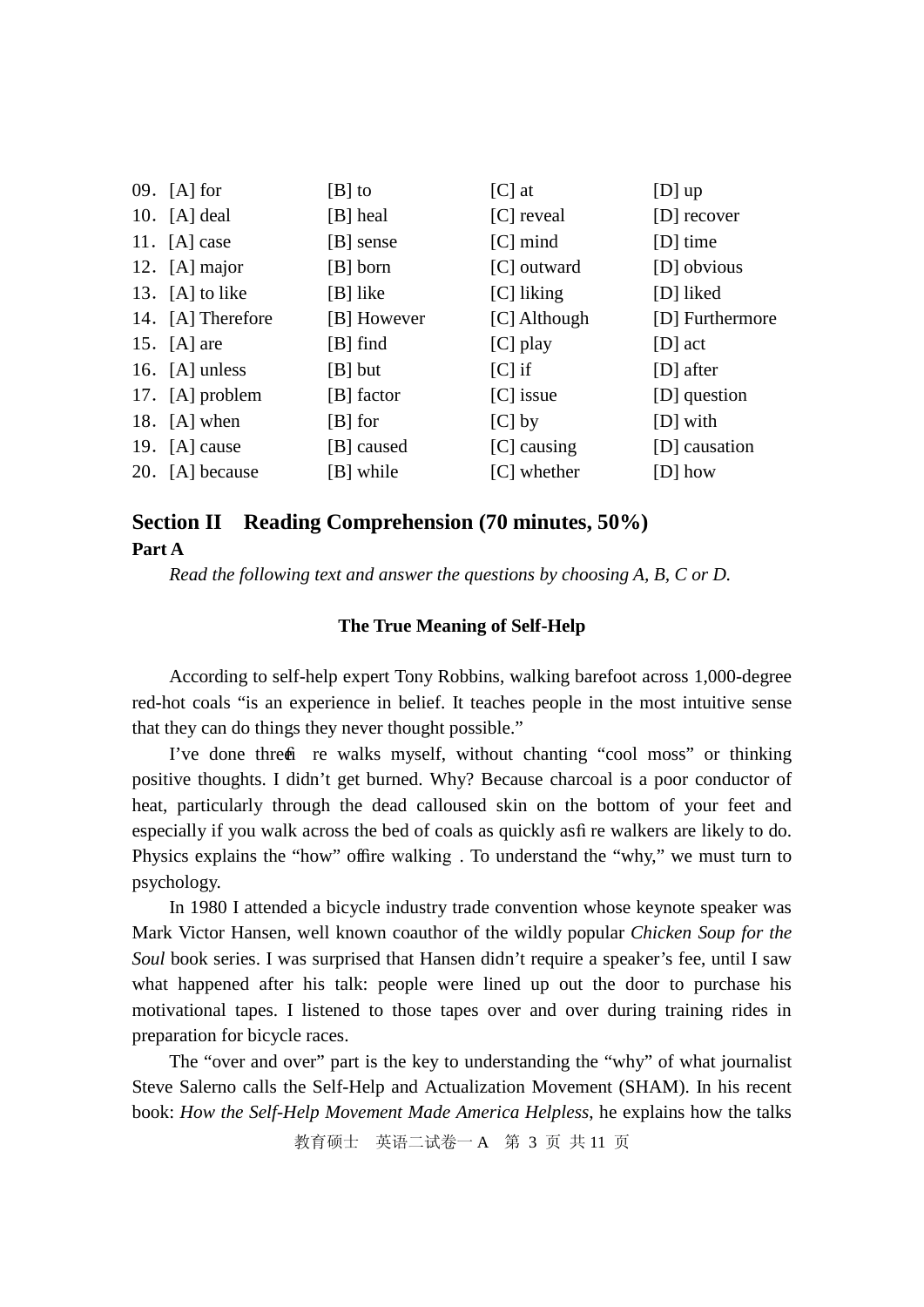and tapes offer a momentary lift of inspiration that fades after a few weeks, turning buyers into repeat customers. Surrounding SHAM is a bulletproof shield: if your life does not get better, it is your fault—your thoughts were not positive enough. The solution? More of the same self-help—or at least the same message repackaged into new products. Consider the multiple permutations of John Gray's *Men Are from Mars, Women Are from Venus*. SHAM takes advantage by cleverly marketing the dualism of victimization and empowerment. SHAM experts insist that we are all victims of our wild and cruel "inner children" who are produced by painful pasts that create negative "tapes" that replay over and over in our minds. Liberation comes through empowering yourself with new "life scripts," supplied by the masters themselves, for prices that range from \$500 one-day work-shops to Robbins's \$5,995 "Date with Destiny" seminar. Do these programs work? No one knows. According to Salerno, no scientific evidence indicates that any of the countless SHAM techniques—from fi re walking to 12-stepping—works better than doing something else or even doing nothing. The law of large numbers means that given the millions of people who have tried SHAMs, inevitably some will improve. As with alternative, ineffective medicine, the body naturally heals itself and whatever the patient was doing to help gets the credit. Patient, heal thyself—the true meaning of self-help.

- 21.What does Tony Robbins say about fire walks?
	- [A] Fire walkers are actually cheaters.
	- [B] Fire walkers should have experience.
	- [C] Fire walking is a special experience.
	- [D] Fire walking requires much self-confidence.
- 22."… turning buyers into repeat customers" implies
	- [A] SHAM may lead to a dramatic shopping inspiration.
	- [B] SHAM believers buy more books of similar content.
	- [C] usually SHAM will only last for several weeks.
	- [D] tapes of Steve Salerno's talks are sold at different time.
- 23.The advantage that SHAM takes is possibly the
	- [A] economic benefit.
	- [B] scientific advances.
	- [C] public indulgence.
	- [D] believers' vulnerability.

教育硕士 英语二试卷一 A 第 4 页 共 11 页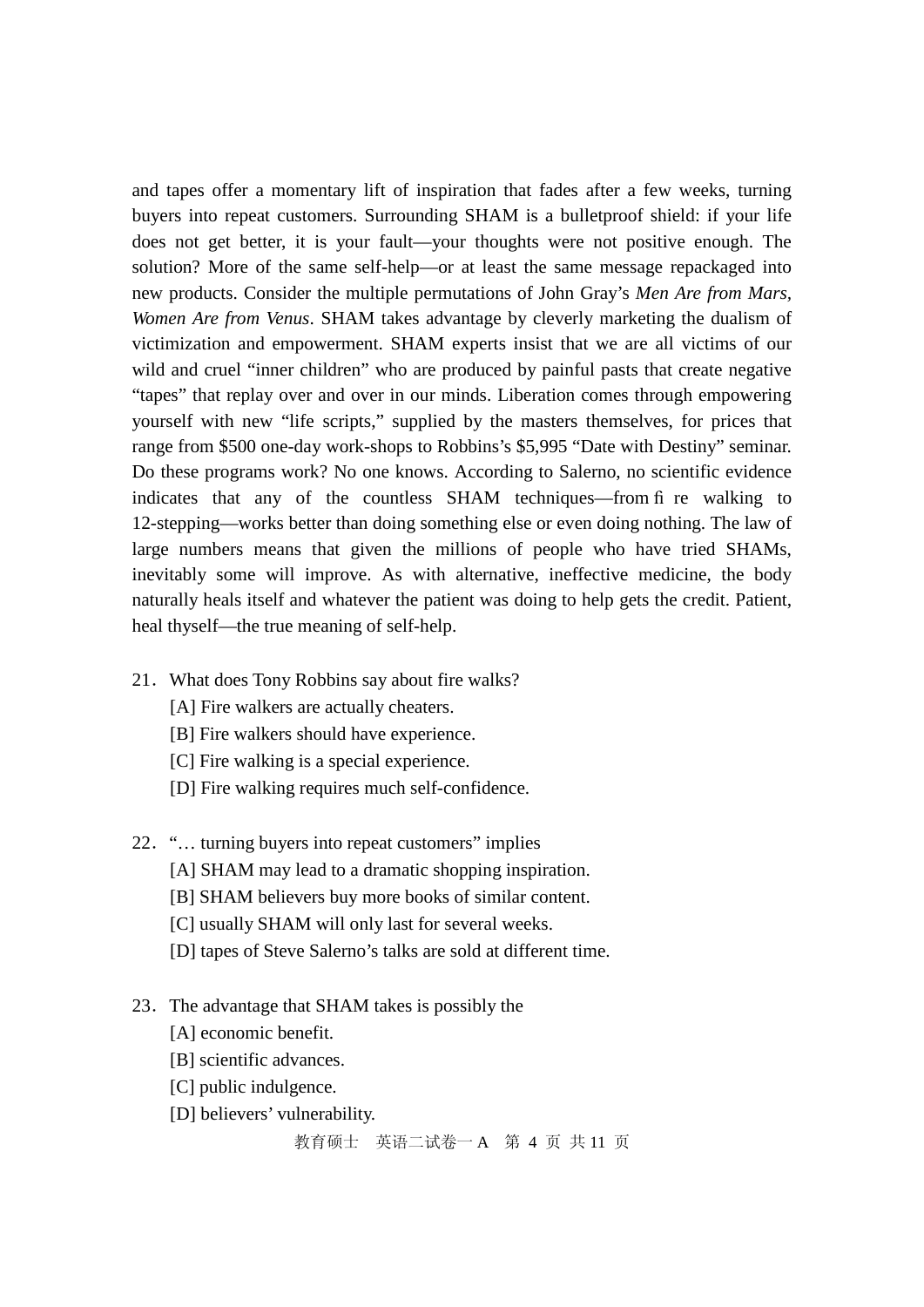- 24.What is the author's attitude towards SHAM?
	- [A] Critical.
	- [B] Understanding.
	- [C] Admiring.
	- [D] Indifferent.
- 25.The purpose of mentioning the prices (*for prices that range from \$500 … to … \$5,995 …*) is to
	- [A] tell readers the actual cost of such activities.
	- [B] satirize the high cost and a not-much-useful activity.
	- [C] recommend some of the worthwhile soul trainings.
	- [D] show the quality discrepancy among such activities.
- 26.Which of the following statements would the author agree with?
	- [A] SHAM will work together with certain medicine.
	- [B] SHAM techniques are better than other techniques.
	- [C] SHAM may work for only a small number of people.
	- [D] SHAM works as effectively as physical healing.

### **Part B**

*You are going to read an extract about the work of the Master of Ceremony*. *Six paragraphs have been removed from the extract. Choose from Paragraphs A - G the one which fits each gap (27 - 32). There is one extra paragraph which you do not need to use.*

### **Preparation for the Master of Ceremony**

The Master of Ceremony (MC) performs a variety of duties during a program. As the MC you are responsible for getting things started, keeping the program moving, and closing the meeting. All that occurs between the opening and closing is your responsibility.

27

教育硕士 英语二试卷一 A 第 5 页 共 11 页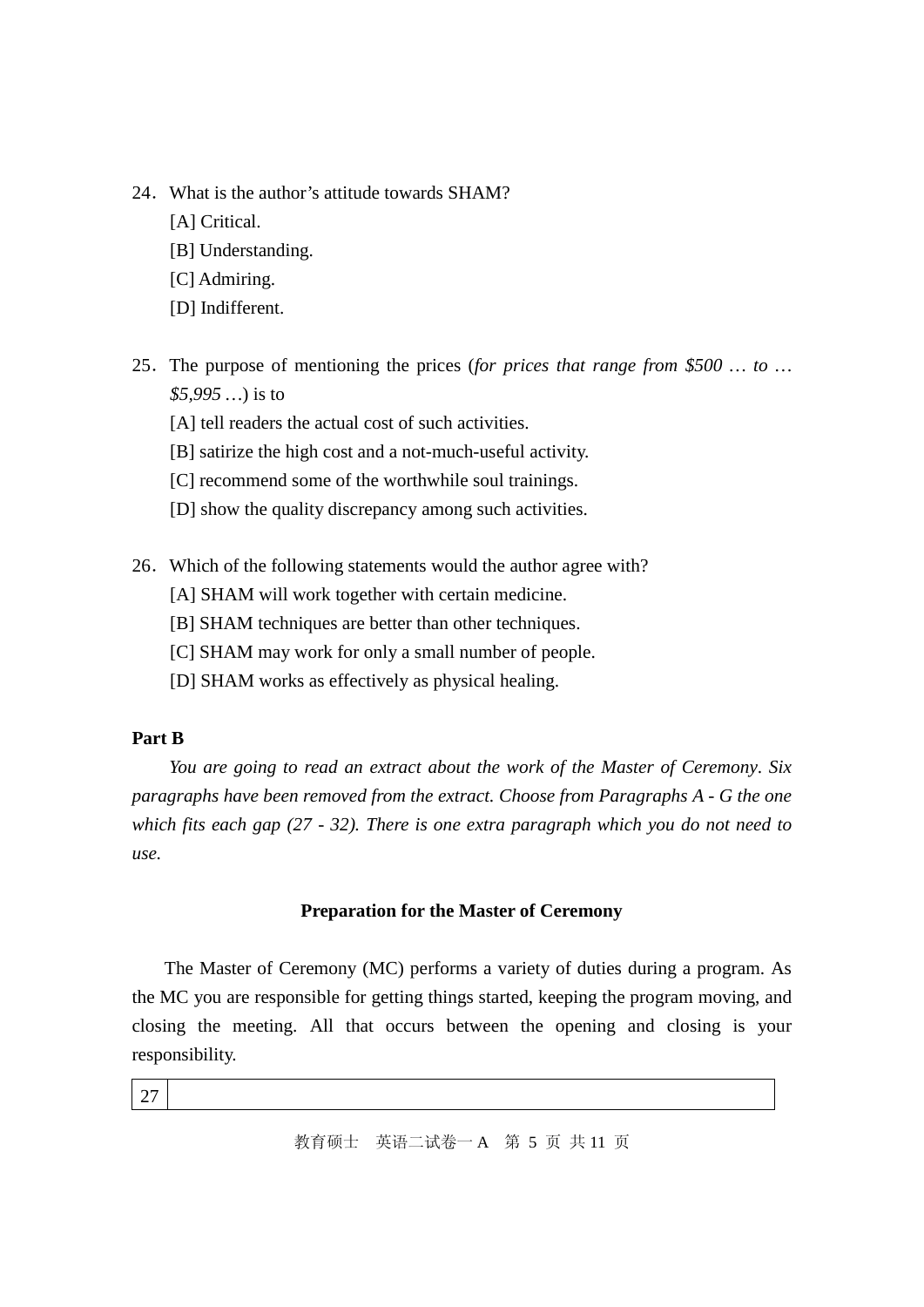As in preparing for any speaking situation, it may work to your advantage to outline the program and then the "body" of the presentation before you prepare your introduction and conclusion. In some instances, however, your welcome may be an established custom, and its preparation may well be your first and easiest task.

28

In preparing the welcome, remember to start on time. Then, greet your guests and fellow members. Briefly make your remarks welcoming all present. Never let your welcome be presented impromptu. Plan the wording carefully as your beginning is likely to set the mood for the entire program. If you are serious or humorous, the atmosphere will have thus been set for the occasion.

29

On the other hand, you don't want people waiting for a speaker long after they have completed their dessert. It is best to prepare a time schedule for your entire program, check it with your caterer and speakers, and then stick to it as closely as you can.

30

As you arrange the program, have a reason for putting one event or speaker first, another second, and so on. This will help you provide continuity and will help the audience to see connections between speakers. In some instances, you may need to provide impromptu remarks to tie one speaker's presentation to the next speaker.

31

Finally, as you prepare for the closing, review the suggestions in chapter 33 for the farewell speech. While the two are not exactly the same, there are similarities. Even the best program needs some sense of finality. Don't simply dismiss your audience; you need to take a few seconds and thank the audience and tie the program to them one final time. Plan a way of tying the program to something in the future, and point out the benefits of having attended the meeting.

32

As you can see, the preparation for being an MC is very extensive and needs to be planned carefully. Nothing should be left to chance. On the other hand, you should also prepare to speak, change, and adapt to the circumstances of the situation at hand. Adapt to the specific remarks of the speakers.

教育硕士 英语二试卷一 A 第 6 页 共 11 页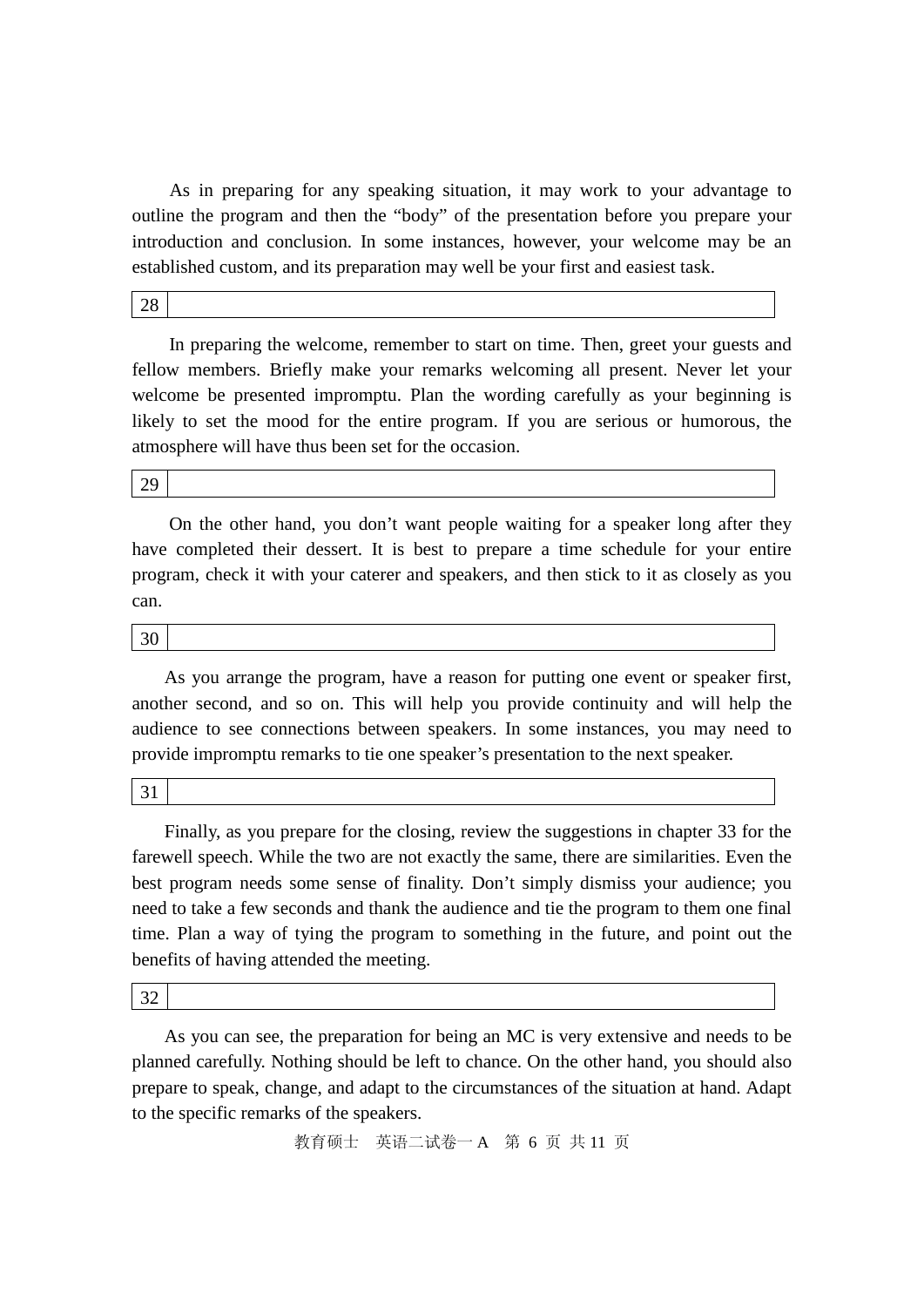- [A] Next, prepare your introductions and transitional remarks so they tie your program together and provide continuity. When you speak, make your comments brief and related to the speeches or events that have just occurred or are about to take place.
- [B] It is essential that you keep a constant reminder that your purpose as MC is to: get things started, keep the program moving, and close the meeting. Resist any temptation during your preparation to think the audience has come to hear you. Whatever the occasion, you are not the featured speaker, so you will not want to "spotlight" your speeches.
- [C] As you introduce speakers, remember, it is your responsibility in introducing speakers to arouse interest in the speaker and the speaker's topic. Again, try to avoid lengthy or too brief introductions. Otherwise, you may find yourself in a predicament by having used too much of the speaker's time or not have properly prepared the audience for the speaker.
- [D] As a follow-up, stop and shake hands and thank all of your guest speakers again. Let them know that you are pleased with their performance and appreciate their help in making your job easy and enjoyable. Wait until all guests have departed before leaving. It is generally rude and impolite for the MC to leave the banquet or dinner before the special guests.
- [E] Sometimes the MC has other responsibilities within the organization. These duties must also be maintained. Handle these duties first, so the duties do not interfere with your responsibilities as MC. Once you have accounted for your official duties, you can begin to prepare for the responsibilities of being MC.
- [F] Once the program is under way, it is your responsibility to see that things keep moving. Try to avoid long gaps of time between events, but you don't want to rush things too quickly either. If it is a dinner or banquet, you don't want to have people eating their main course while the guest is speaking.
- [G] On some occasions, you may also need to prepare yourself for either presenting or receiving awards or gifts. As in the other speeches by the MC, these speeches are generally brief. All you need to do is to highlight the honoree and stimulate the audience to appreciate the person being honored.

教育硕士 英语二试卷一 A 第 7 页 共 11 页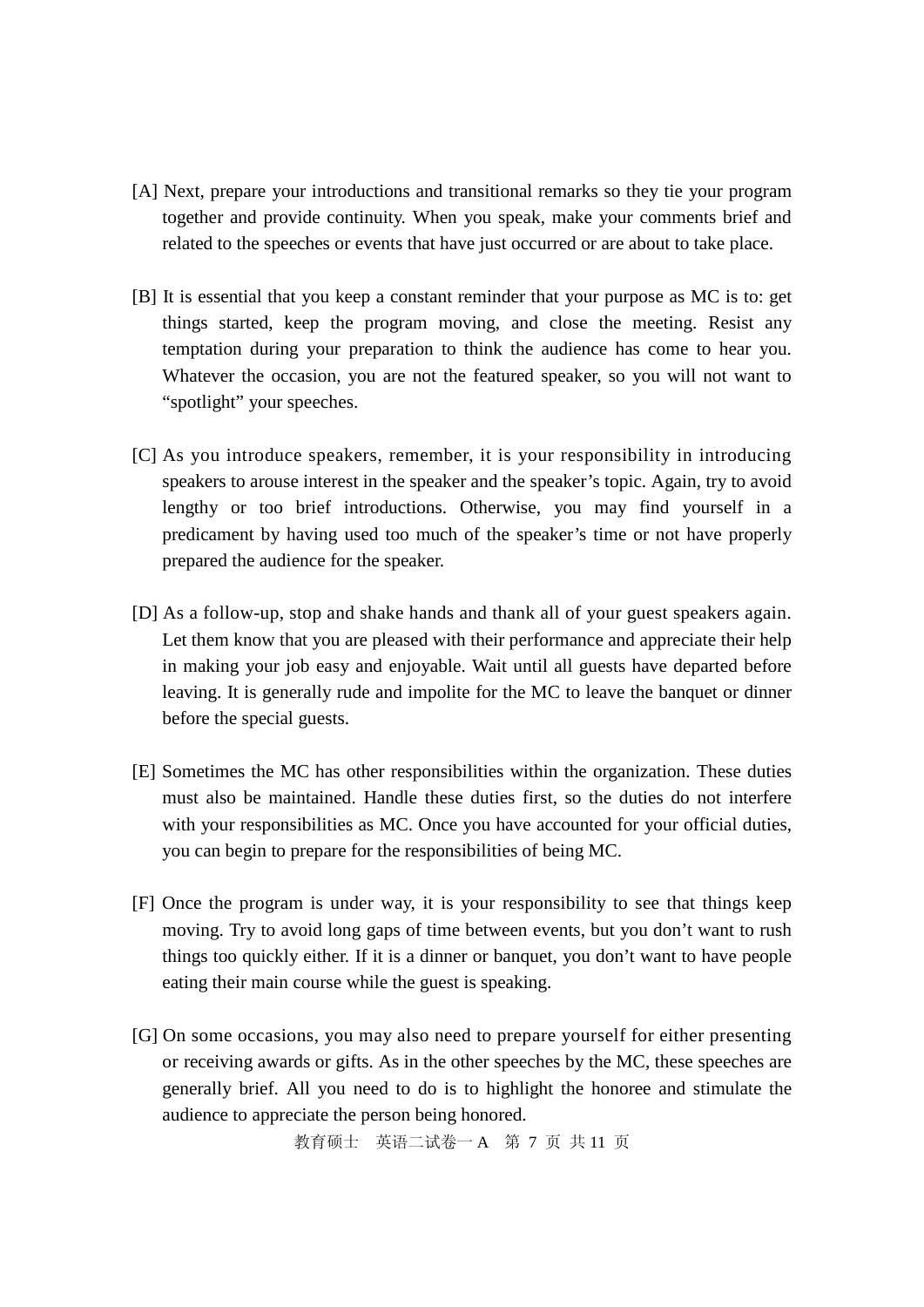### **Part C**

*You are going to read a passage about habits. From the list of headings A - G, choose the best one to summarize each paragraph (33 - 38) of the passage. There is one extra heading that you do not need to use.*

### **Habits are bad only if you can't handle them**

33

We are endlessly told we're creatures of habit. Indeed, making this observation as if it were original is one of the most annoying habits of pop psychologists. The psychologist William James said long ago that life "is but a mass of habits ... our dressing and undressing, our eating and drinking, our greetings and partings, our giving way for ladies to precede are things of a type so fixed by repetition as almost to be classed as reflex actions." What pop psychology can't decide, though, is whether this state of affairs is good or bad. Are habits, properly controlled, the key to happiness? Or should we be doing all we can to escape habitual existence?

34

This isn't a question of good versus bad habits: we can agree, presumably, that the habit of eating lots of vegetables is preferable to that of drinking a three-litre bottle of White Lightning each night. Rather, it's a disagreement about habituation itself. Since habit is so much more powerful than our conscious decision-making, what are needed are deliberately chosen routines. No matter how hard you resolve to spend more time with your spouse, it'll never work as well as developing the habit of a weekly night out or of doing the hardest task first each morning.

35

Yet on the other hand, as we know all too well, habits lose their power precisely because they're habitual. An expensive cappuccino, once in a while, is a life-enhancing pleasure; an expensive cappuccino every day soon becomes a boring routine. Even proven therapeutic techniques, such as keeping a diary, work better when done occasionally, not routinely.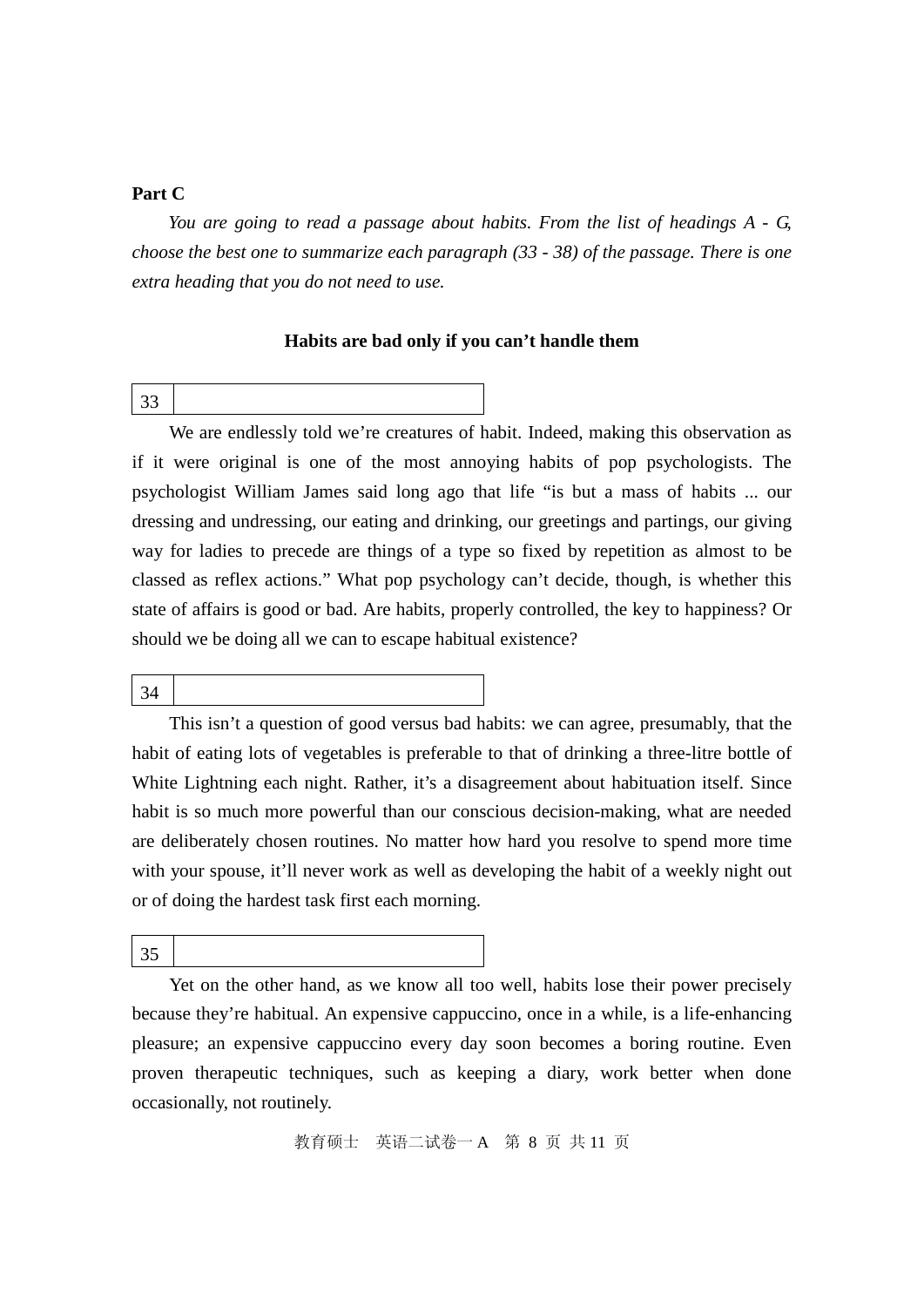I don't have an answer to this dilemma. But there is one way to get the best of both worlds: develop habits and routines that are designed to disrupt your habits and routines, and keep things fresh. One obvious example is the "weekly review", which time-management experts are always recommending: a habit, yes, but one that involves stepping out of the daily habitual stream to gain perspective. Or take Bill Gates's famous annual "think week", in which he holes up in the mountains with a stack of books and journals, to reflect on future paths of action. You don't need a week in the mountains, though: an hour's walk in the park each week might prove as beneficial.

37

A smaller-scale kind of routinised disruption is a method known as burst working, involving tiny, timed sprints of 5 to 10 minutes, with gaps in between. Each burst brings a microscopic but refreshing sense of newness, while each tiny deadline adds useful pressure, preventing a descent into torpor. Each break, meanwhile, is a moment to breathe - a miniature "think week", to step back, assess your direction, and stop the day sliding into forgetfulness.

38

All these techniques use the power of habituation to defeat the downsides of habituation. Like jujitsu (柔道), you're turning the enemy's strength against him; unlike jujitsu, we physically malcoordinated types can do it, too.

- [A] Breaking routines does not need a lot of time.
- [B] Things done too much lose their value.
- [C] Psychologists are not sure about the value of habits.
- [D] It is possible to change habits deliberately.
- [E] Disrupting habits and routines may lead to fresh ideas.
- [F] There is a way out from habituation.
- [G] Habits are indication of laziness.

教育硕士 英语二试卷一 A 第 9 页 共 11 页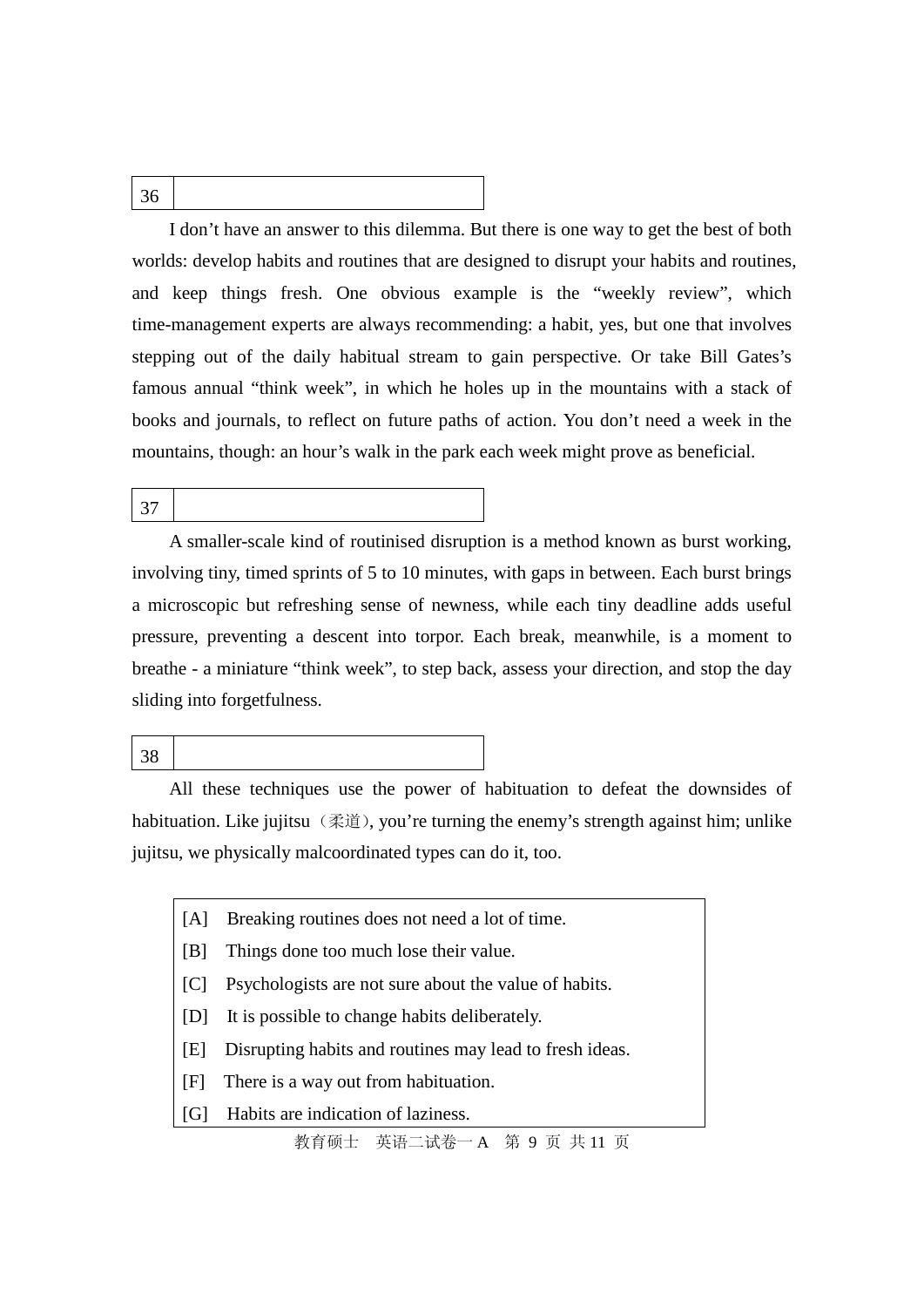#### **Part D**

*You are going to read a passage about productive postponement. Decide whether the statements in the box agree with the information given in the passage. You should choose from the following:*

- *A YES = the statement agrees with the information in the passage*
- *B NO = the statement contradicts the information in the passage*
- *C NOT GIVEN = there is no information on this in the passage*

### **Productive postponement**

It's a frustrating irony of the universe that the way to get something you really want is often not to want it so badly. Worry too hard about a task and the anxiety will prevent you performing your best; stop looking for love, goes the cliché, and that's when you'll find it. Try too hard to be happy and you'll find yourself on a misery-inducing treadmill (单调的工作) of self-improvement efforts, contradictory advice and motivational seminars conducted by exceptionally dubious men in hotel ballrooms.

The solution is to "let go" of worry, of seeking happiness. But implementing that advice is close to impossible: it's a tall order just to stop feeling anxious or to stop wanting something you want. Mercifully, some authors offer a far more palatable alternative: instead of getting embroiled in trying to let go of thoughts and emotions that get in your way, postpone them instead.

Understandably, putting things off has often been considered as undesirable: see the bestseller *Excuse Me, Your Life Is Waiting* and similar warnings not to "postpone your dreams". But there's a flipside - a technique you might call productive postponement. The psychiatrist Robert Leahy, for example, recommends "worry postponement": writing down your worries as they arise, and scheduling time to fret. It sounds strange, but there's research evidence for it, and logic: we worriers derive huge payoffs from worrying - we believe, on some level, that it makes things go better - and so the idea of giving it up can be terrifying. Just putting it off, safe in the knowledge that you can return to it later, is easier. (If you're worried you'll forget to worry, consider an email reminder service, and if worrying you'll forget to worry strikes you as absurd, well, consider yourself lucky and welcome to my world.)

教育硕士 英语二试卷一 A 第 10 页 共 11 页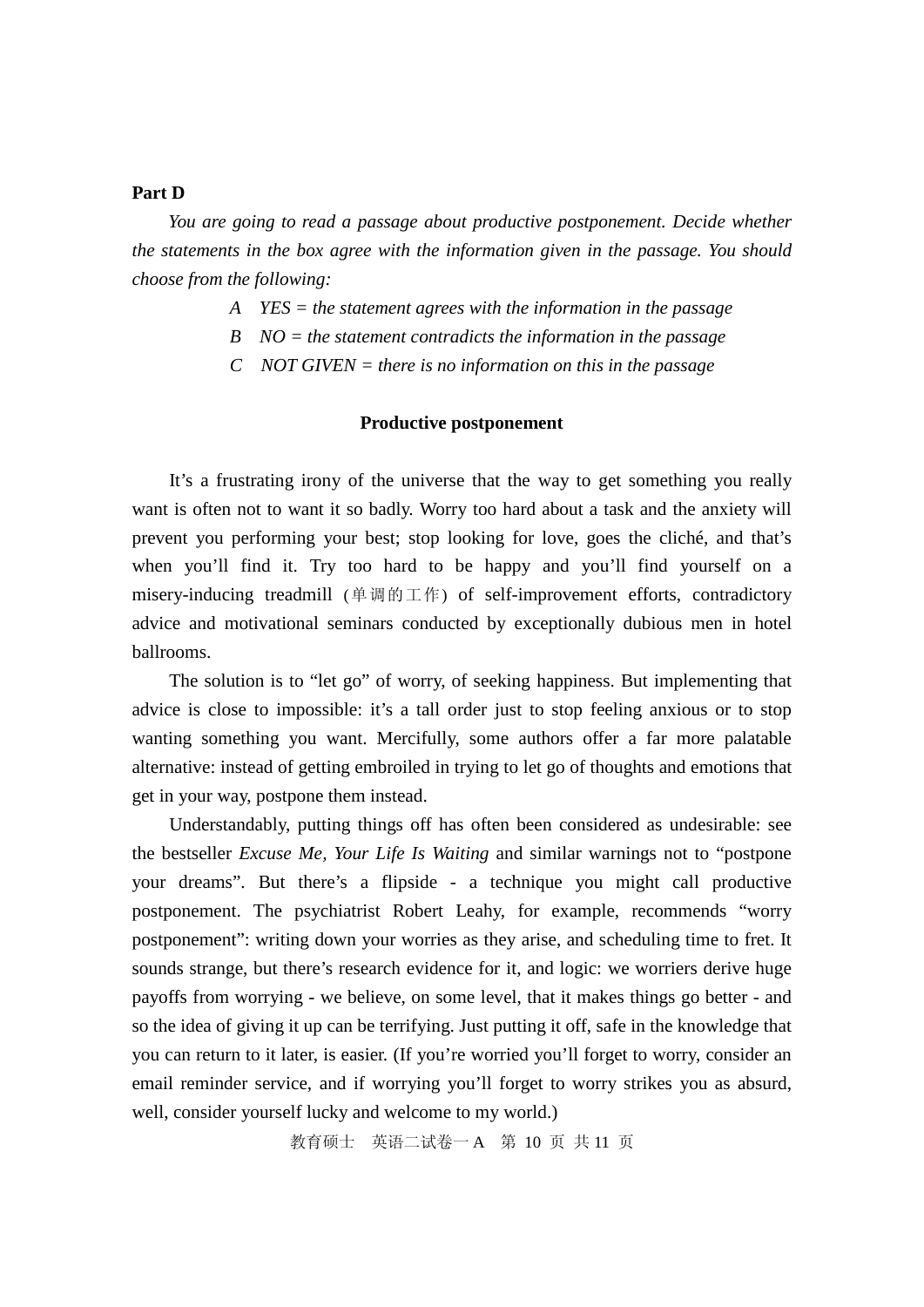Psychotherapists call techniques such as postponement "metacognitive", meaning that they make you aware of your habitual thought processes, and therefore work more lastingly than, say, trying to relieve a particular worry by addressing its specific content. Postponement works with perfectionism, too. If you can't get rid of the notion that some task must be done perfectly, can you suspend that requirement just for now, resolving to revert to your perfectionism at some predetermined point in the near future? The essayist Anne Lamott, in her book *Bird By Bird*, calls this the principle of "shitty first drafts", but, like so much of her counsel, it applies beyond writing.

|    |                                                                                 | <b>Not</b> |                |                   |
|----|---------------------------------------------------------------------------------|------------|----------------|-------------------|
|    |                                                                                 | <b>Yes</b> | N <sub>0</sub> | given             |
| 39 | The more we try to get something, the more<br>difficult it becomes.             | [A]        | [B]            | $\lceil C \rceil$ |
| 40 | It is advisable to give up what we are looking for.                             | [A]        | [B]            | [C]               |
| 41 | Temporarily postponing things may be a good way<br>to get what we want.         | [A]        | [B]            | $\lceil C \rceil$ |
| 42 | If you forget your worries, they will disappear.                                | [A]        | [B]            | [C]               |
| 43 | Most people forget about their worries if they<br>postpone worrying about them. | [A]        | [B]            | $\lceil C \rceil$ |
| 44 | If you want to do things perfectly, you have to<br>postpone.                    | [A]        | [B]            | $\lceil C \rceil$ |
| 45 | things<br>Sometimes<br>be<br>done<br>when<br>can<br>better<br>postponed.        | [A]        | [B]            | $\lceil C \rceil$ |

### 教育硕士 英语二试卷一 A 第 11 页 共 11 页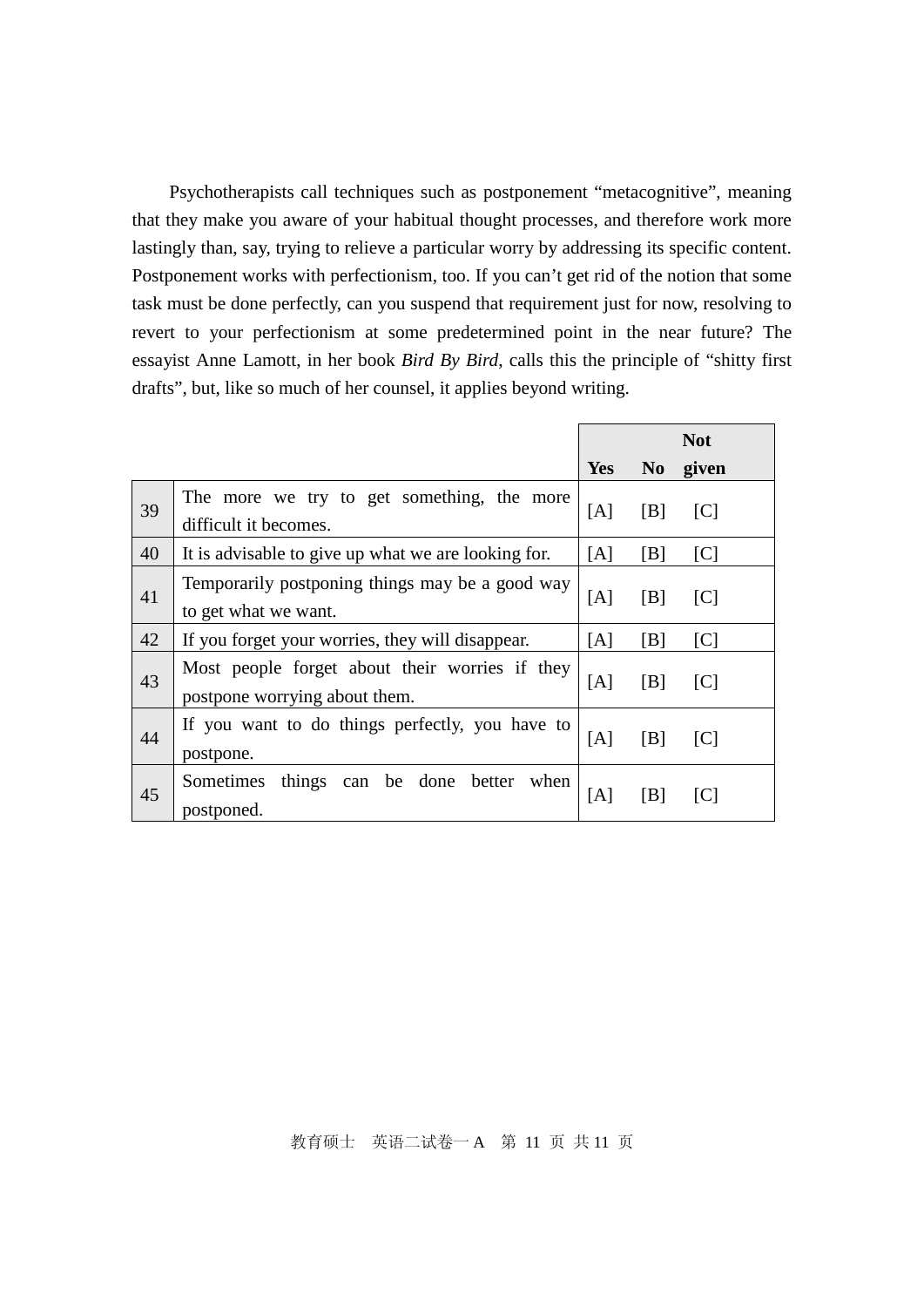### **2009** 年在职攻读硕士学位全国联考

### 教育硕士

# 英语二试卷二

**[**供报考学科教学(英语)专业考生使用**]**

**Section** Ⅲ Translation (20 m inutes, 20% )

**Section IV W** riting (40 m inutes, 20%)

### 考生须知

- 1. 试卷二满分 40 分,考试时间为 60 分钟,16:00 开始,17:00 结束。
- 2. 请考生务必将本人考号最后两位数字填写在本页右上角方框内。
- 3. 试卷二的答案必须用蓝色或黑色墨水笔写在试卷二答题卡指定区域内,未写在指定区域 内的答案一律无效。
- 4. 监考员宣布考试结束时,请立即停止答题,将试卷二和答题卡反扣在自己的桌面上,坐 在原位,等待监考员收试卷二和答题卡。待监考员全部收齐点清无误,宣布可以离场后, 方可离开考场。
- 5. 监考员收卷过程中,考生须配合监考员验收,并请监考员在准考证上签字(作为考生交 卷的凭据),否则,若发生答卷遗失,责任由考生自负。

教育硕士 英语二试卷二 第 1 页 共 3 页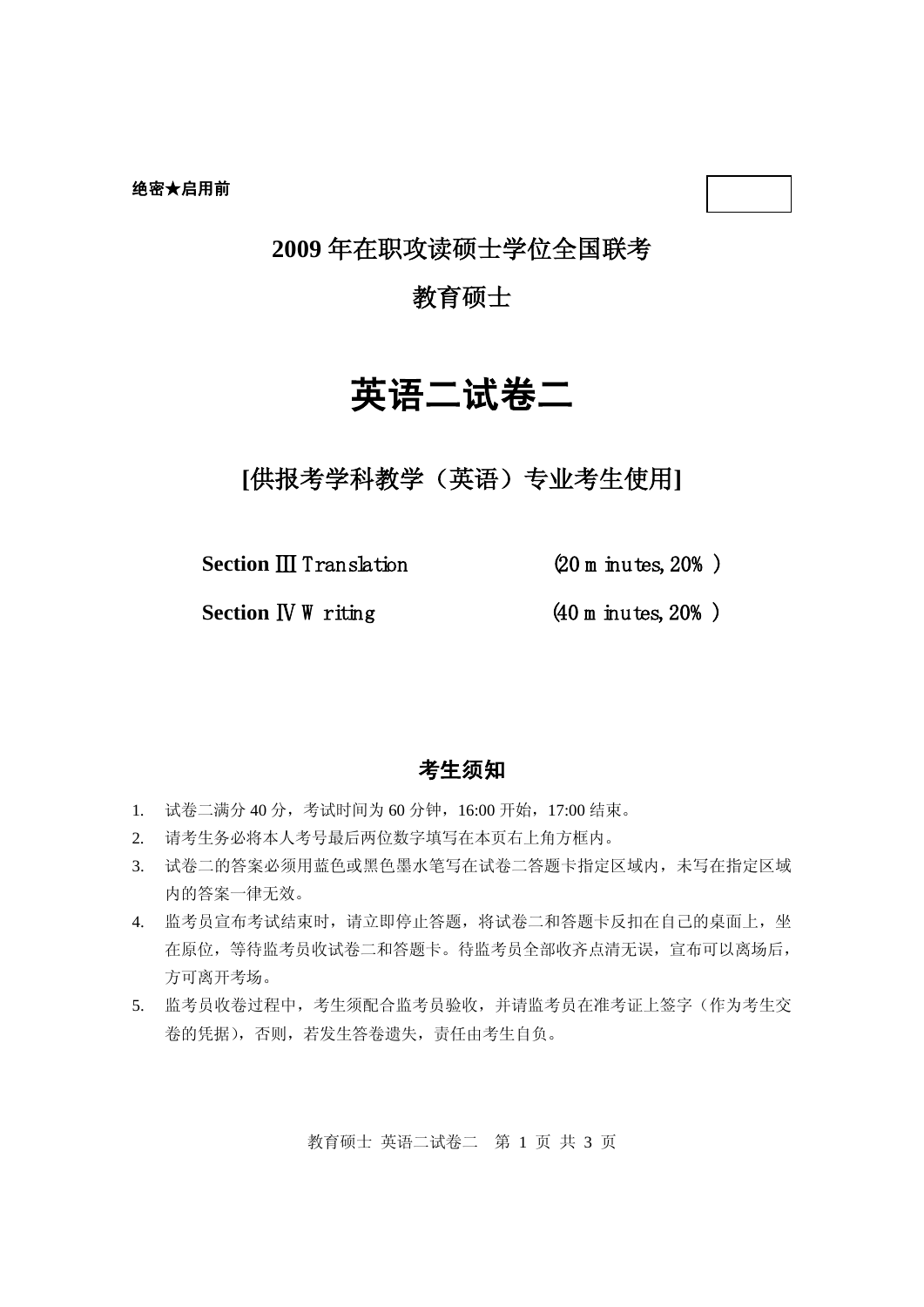### **Section III Translation (20 minutes, 20%)**

*Read the following text carefully and then translate the underlined segments into Chinese. Your translation should be written clearly on ANSWER SHEET 2* (答题纸).

#### **Are Teachers Responsible for Student Learning?**

The argument can be made that student learning is both the responsibility and choice of the individual student. Consider the following quote, which espouses this position:

*Because every person is accountable for his or her own behavior but not for what other people do, teachers must be held accountable for what they do as teachers but not for what their students do as learners. Students are responsible for their own learning.*

Ultimately, this position is quite accurate. As Elliot Eisner acknowledges, it is the students who must integrate and make sense of new knowledge or practice new skills. [46] Without their participation, it is possible that no actual learning will take place; and in fact, in many states in the U.S., high-stakes testing programs are holding students responsible for their learning by denying promotion, requiring summer school, and delaying graduation. But is learning solely the responsibility of students?

Most of us would agree that learning is a partnership between teachers and students in which both hold responsibility. Indeed, many educators believe that teaching has not taken place if students have not learned. Research clearly suggests that teachers and the quality of their instruction directly affect student learning. [47] If teachers can influence learning, then is it not a professional obligation to promote the greatest amount of learning possible? The process-product research summarized by Brophy and Good and a host of others has supported the positive effects of certain teaching practices that enhance student achievement gains. [48] Clearly, teachers are the school's primary point of contact with students and in large part determine the outcomes of educational goals and learning results for students. A substantial body of research has supported the

教育硕士 英语二试卷二 第 2 页 共 3 页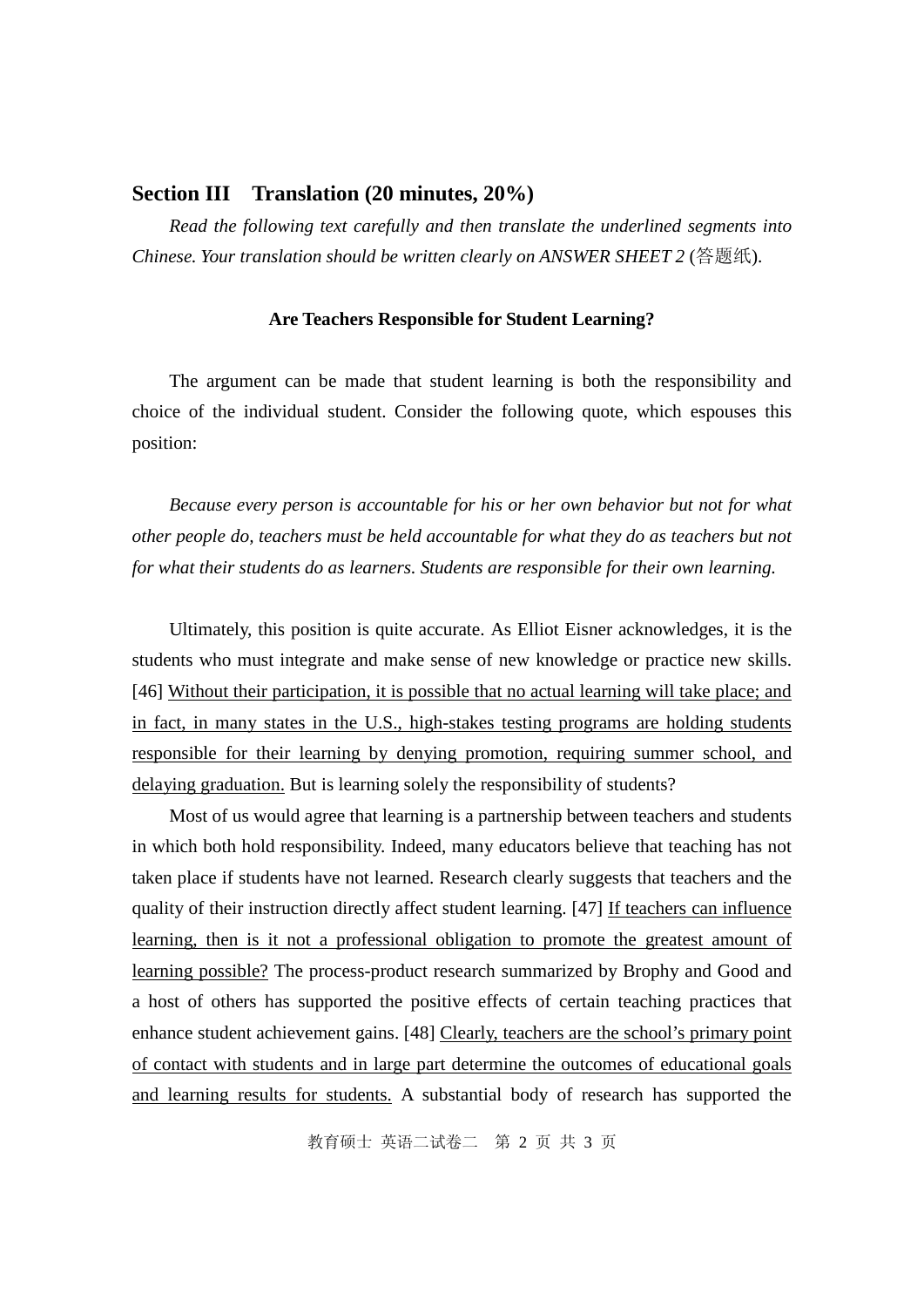broader contention that teacher quality — as defined in numerous ways—directly affects student learning. In a sweeping meta-analysis of available studies on what variables impact school learning, Wang, Haertel, and Walberg found a "general agreement among experts" regarding these influences. [49] One of their major conclusions was that variables such as state, district, and even school-level policy have little direct influence on school learning; it is variables like psychological factors, instructional characteristics, and home environment that have more impact. Schools obviously have the greatest control over instructional characteristics as determined by classroom teachers.

[50] Given this research base, we believe that teachers are responsible not only for teaching but also, to some extent, for learning outcomes. If this position is accepted, then there is the question of how to measure learning outcomes.

#### **Section IV Writing (40 minutes, 20%)**

*In some schools students are streamed* (分流) *into different groups based on their existing levels. But some people criticize this as discrimination. Students put into the lower level groups may feel inferior and thus lose courage to learn. What's your opinion on this issue? Please discuss this issue from theoretical as well practical points of view in about 300 words.*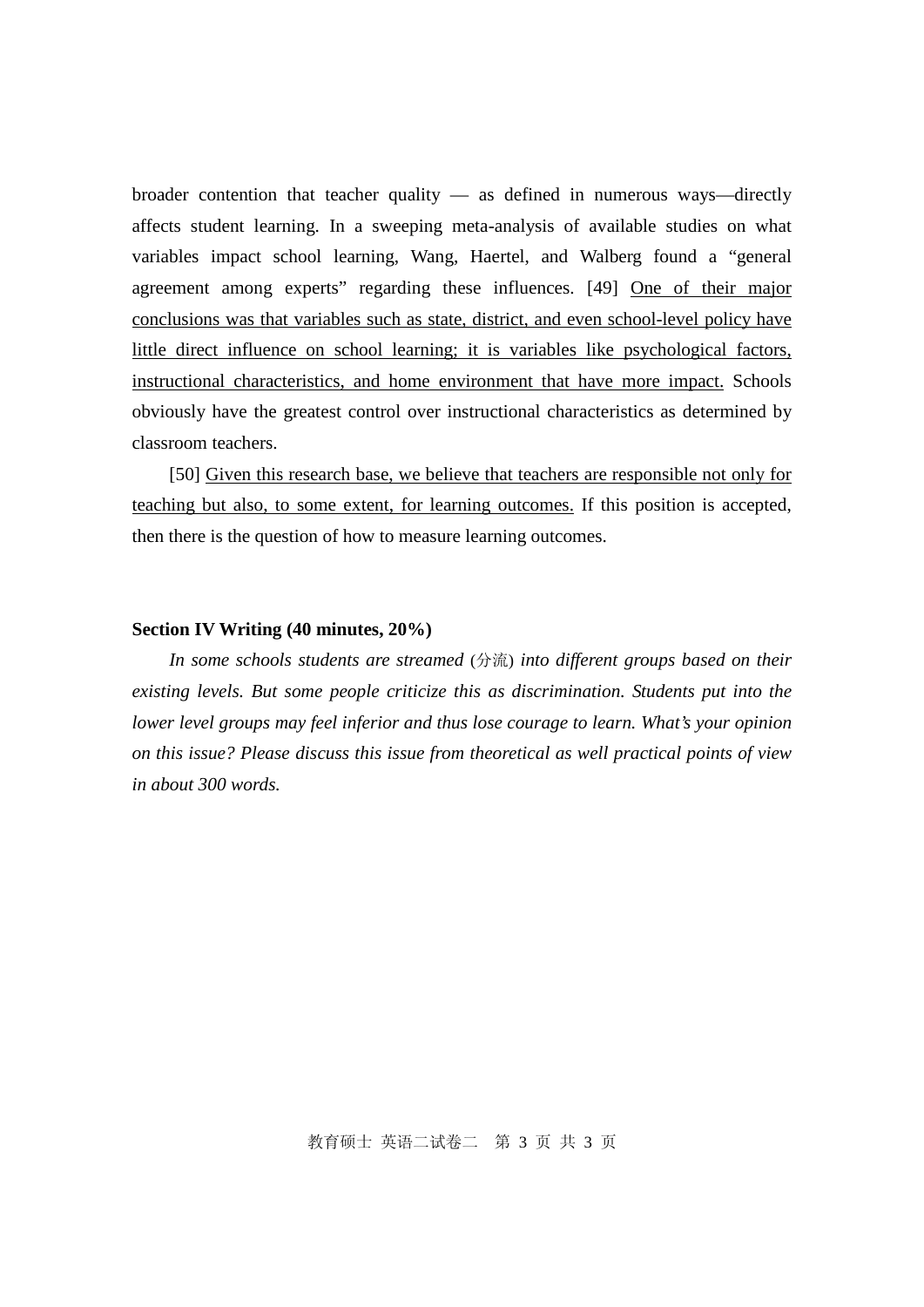## **2009** 英语二 **A** 卷参考答案

试卷一

| Section I Use of English (每小题 0.5 分, 共 10 分)                                                                 |  |       |                   |       |       |       |       |       |
|--------------------------------------------------------------------------------------------------------------|--|-------|-------------------|-------|-------|-------|-------|-------|
| 01.C                                                                                                         |  | 02. B |                   | 03. C |       | 04. D |       | 05.A  |
| 06. B                                                                                                        |  | 07. D |                   | 08. A |       | 09. B |       | 10.B  |
| 11.A                                                                                                         |  | 12. C |                   | 13. B |       | 14. B |       | 15. D |
| 16. C                                                                                                        |  | 17. B |                   | 18. C |       | 19. D |       | 20.A  |
|                                                                                                              |  |       |                   |       |       |       |       |       |
| Section II Reading comprehension $(\frac{61}{10}, \frac{160}{10}, \frac{1}{10}, \frac{1}{10}, \frac{1}{10})$ |  |       |                   |       |       |       |       |       |
| Part A: 21. D 22. B 23. D 24. A 25. B                                                                        |  |       |                   |       |       | 26. C |       |       |
|                                                                                                              |  |       |                   |       |       |       |       |       |
| Part B: 27. E 28. B 29. F 30. A 31. C                                                                        |  |       |                   |       |       | 32. G |       |       |
|                                                                                                              |  |       |                   |       |       |       |       |       |
| Part C: 33. C 34. D 35. B 36. E                                                                              |  |       |                   |       | 37. A | 38. F |       |       |
|                                                                                                              |  |       |                   |       |       |       |       |       |
| Part D: 39. A 40. B                                                                                          |  |       | 41. A 42. B 43. C |       |       | 44. C | 45. A |       |